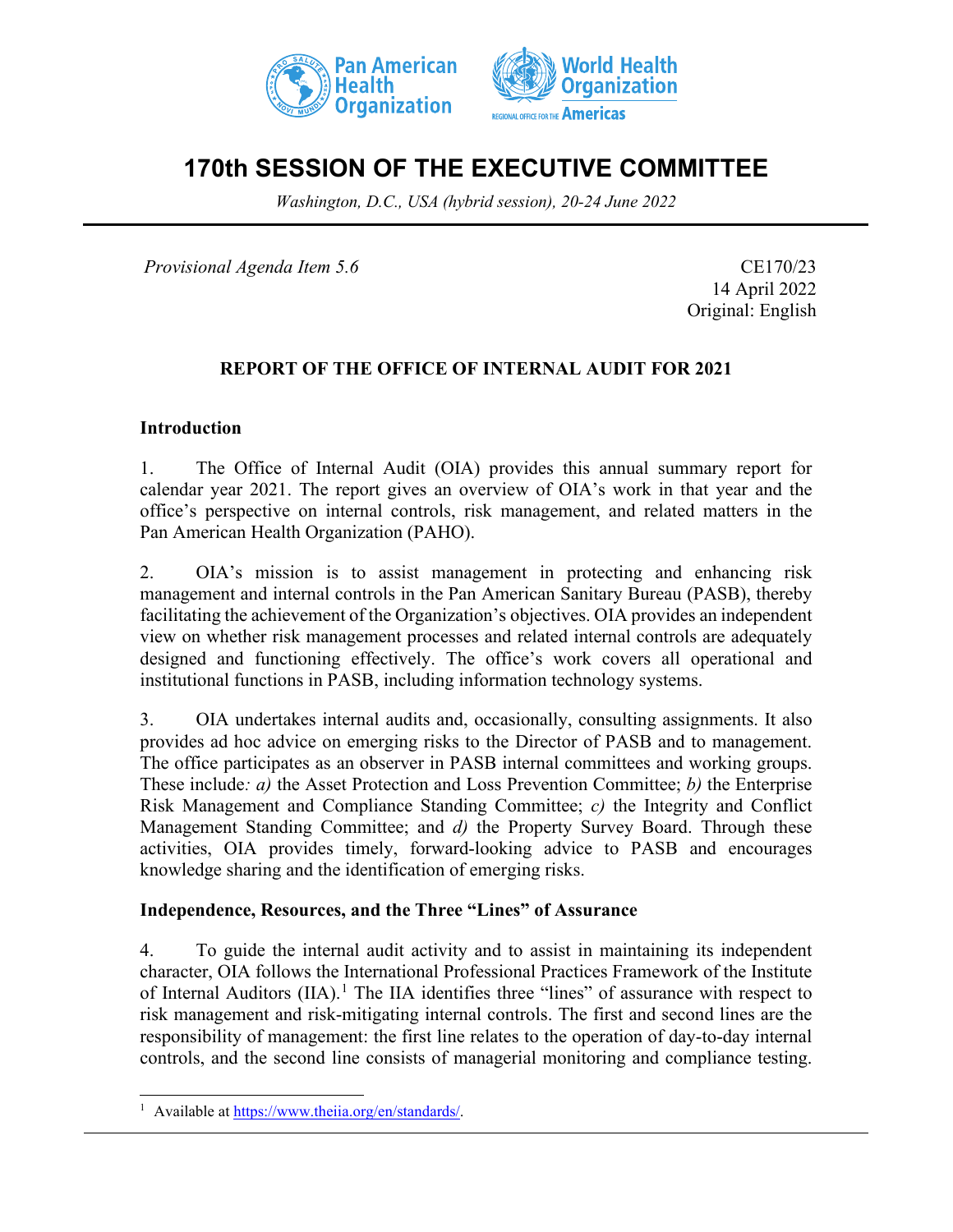The third line is the independent assurance provided by internal audit. In other words, the first line refers to managerial functions that own risks; the second line to managerial functions that oversee risks; and the third line to the independent internal audit office that reviews and advises on risks.

5. The model of three lines of assurance firmly differentiates managerial responsibilities from internal auditing. PASB designs, maintains, and monitors systems of risk management and internal control, while OIA provides opinions on the effectiveness and efficiency of those systems. OIA's internal audits and advisory services do not replace the responsibilities of PASB in the discharge of its managerial and operational functions. OIA is obliged by professional auditing standards to refrain from decision-making, in order to safeguard its independence from the activities it reviews. The strict maintenance of independence is therefore essential for OIA to avoid conflicts of interest with its advisory role.

6. Two important institutional arrangements—OIA's direct reporting line to the Director of PASB and its annual report to the Executive Committee—are intended to protect OIA from any potential interference in planning, performing, and reporting on its work. To further ensure the operational independence of OIA, the Auditor General has responsibility for the office's human and financial resources, which are administered in accordance with the rules and regulations of PAHO.

7. In the performance of its duties in 2021, OIA did not encounter any obstacles or interference in the scope of its work, its access to records and information, or the maintenance of its independence.

8. OIA's personnel and other resources were sufficient to implement its 2021 work plan: no aspects of the planned work were curtailed or deferred because of resource constraints. In 2021, the personnel resources of OIA consisted of three professional posts and one general service post. Although the office's staffing resources were adequate to implement the 2021 work plan, the office has been working at the margins of its capacity and is at risk of interruption owing to matters such as the unexpected unavailability (for example, as a result of sickness or family-related emergencies) of team members.

9. In 2021, OIA continued to respond to the challenges of the COVID-19 pandemic with modified working practices. With the moratorium on duty travel and the continuance of emergency teleworking, OIA used information technology tools to conduct desk audits of operations outside of Headquarters. The PASB Management Information System (PMIS) facilitated remote auditing by centralizing the Organization's financial and operational information, and teleconferencing software permitted the face-to-face discussions necessary for internal audits.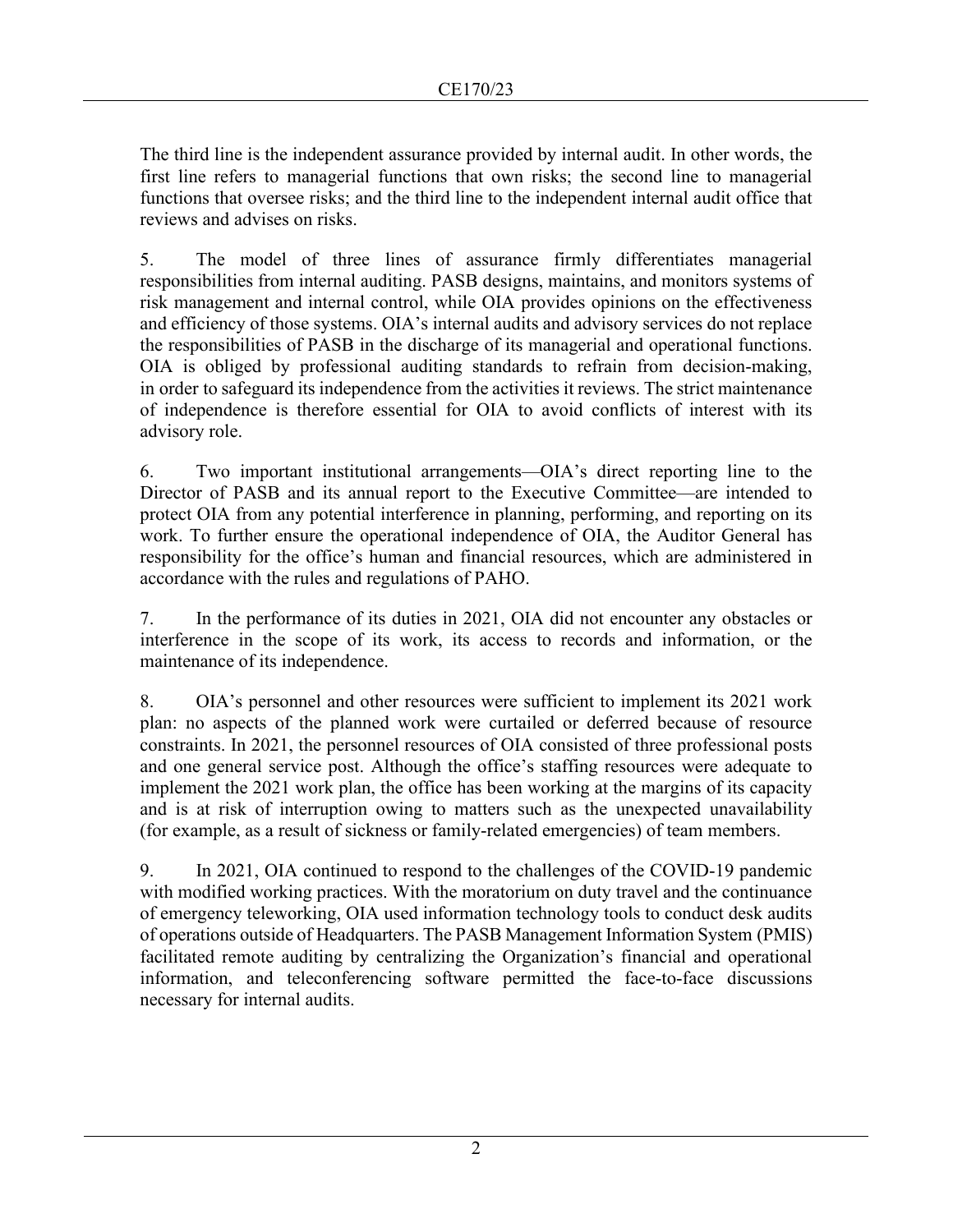# **Development and Implementation of the Internal Audit Work Plan**

10. In consultation with the Director of PASB, the Auditor General establishes a risk-based, annual internal audit work plan. To ensure the periodic coverage of all PAHO/WHO Representative (PWR) Offices, the work plan includes cyclical visits to small offices that typically might not be selected solely on a risk assessment basis. At the time of this writing, the cyclical audit coverage of all PASB locations takes eight years (i.e., each PWR and Pan American Center is audited at least once in an eight-year period). The work plan is intentionally flexible so that it can respond to emerging risks. The Director of PASB approves both the initial internal audit work plan and all amendments to it.

11. OIA establishes precise objectives for individual internal audit assignments through an assessment of the relevant risks. For each assignment, OIA prepares an internal audit report that is addressed to the Director of PASB and copied to appropriate personnel. The report contains findings on risk and internal control issues, along with PASB action plans to address the findings.

12. In 2021, OIA undertook eight assignments (seven audits and one consulting assignment), which covered diverse operations and activities. Four assignments had a thematic focus, and four addressed country-level operations. The Annex to this report lists the assignments undertaken in 2021, with their ratings. For the fourth consecutive year, no individual internal audit was rated "unsatisfactory." For PWR Office audits, 2021 was the fifth consecutive year without an unsatisfactory rating. The Annex also includes a guide to audit ratings.

# **OIA Coordination with Other Sources of Assurance**

13. In 2021, OIA continued to cooperate with other sources of assurance on risk management and internal controls. OIA coordinated its planning activities with the PAHO external auditor (the National Audit Office of the United Kingdom of Great Britain and Northern Ireland) to avoid duplications and gaps in the overall audit coverage of PASB. OIA also provided copies of all its internal audit reports to the Geneva-based Office of Internal Oversight Services (OIOS) of the World Health Organization (WHO). In 2021, WHO/OIOS continued to rely on the work of OIA and did not perform internal audit assignments in the Region of the Americas.

14. OIA also cooperated with PASB in its second line of assurance (discussed in paragraphs 4 and 5 above) by reviewing the PASB internal control monitoring dashboards and following up on findings of its Enterprise Risk Management process. OIA links all internal audit findings to the Enterprise Risk Management register. This facilitates matching the results of audits to risk-mitigating internal controls.

15. OIA continued in 2021 to receive advice from the PAHO Audit Committee. It also participated in the network of Representatives of Internal Audit Services of the United Nations Organizations and Multilateral Financial Institutions in order to assimilate guidance on best practices from other international organizations.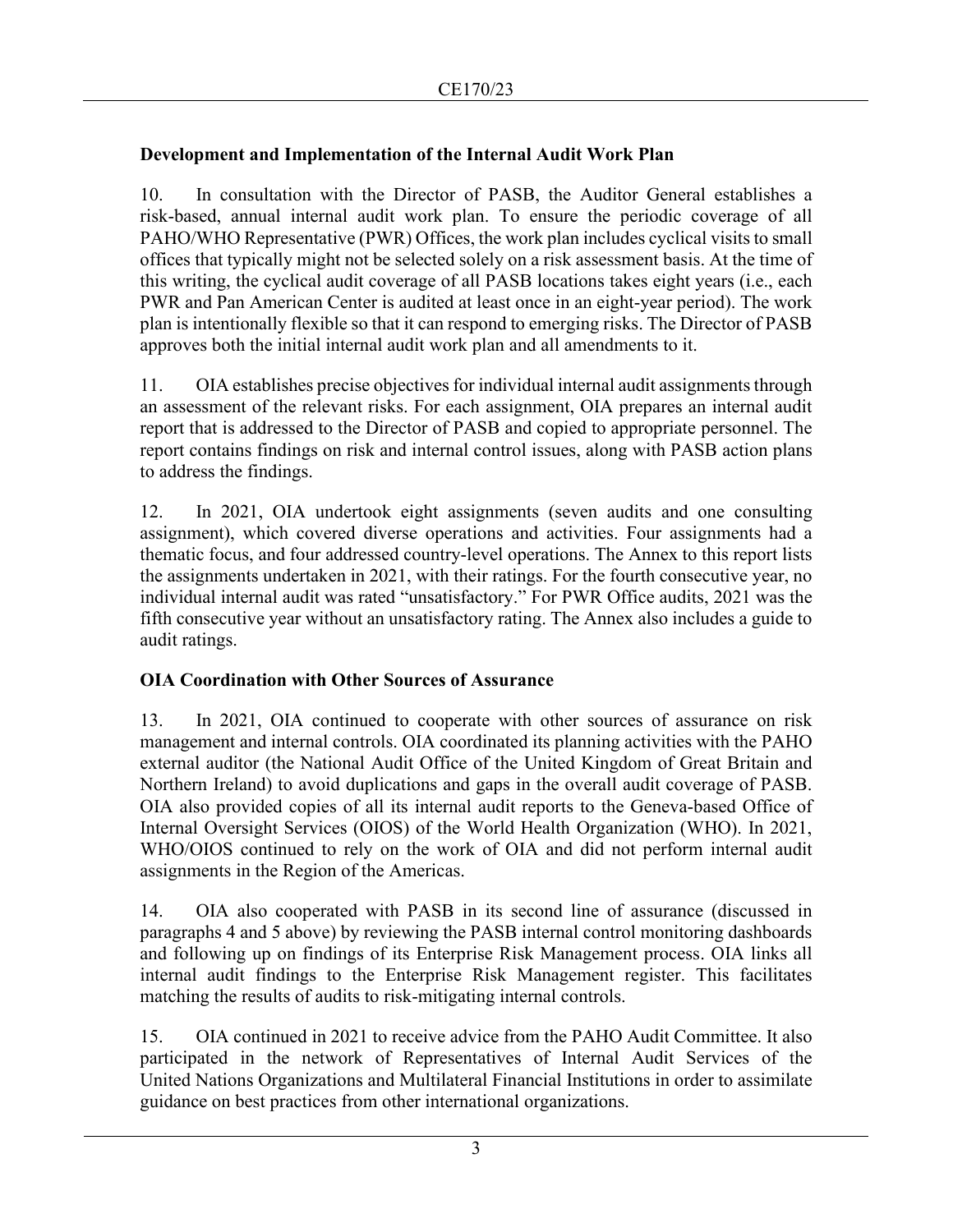#### **Principal Internal Audit Findings in 2021**

16. Paragraphs 17 to 34 below summarize the main findings from internal audits and the consulting assignment undertaken by OIA in 2021. General observations on the internal control environment are provided in paragraphs 41 to 46.

#### *Thematic Assignments*

17. The main objective of the **Internal Audit of Administrative Compliance in PAHO's Emergency Operations (OIA report no. 05/21)** was to assess the extent of PASB compliance with requirements of the "Special Emergency Procedures" in place at the time. The audit focused on procurement transactions and the use of contingent workers between January 2020 and July 2021, covering the COVID-19 pandemic. OIA rated the overall finding of the audit as partially satisfactory, with some improvement needed.

18. OIA raised three findings for management's priority attention: *a)* outdated aspects of policies for emergency operations; *b)* the non-application of standard Enterprise Risk Management (ERM) processes to most emergency projects; and *c)* the absence of background checks in the hiring of consultants.

19. Regarding the first finding, the primary emergency-related policy is contained in Chapter 17, "Health Emergencies," of the PASB policy E-Manual. At the time of the audit, several sections of Chapter 17 were devoid of content, awaiting approval for updates and changes from the PAHO E-Manual Committee. In addition, several hyperlinks from Chapter 17 to other sections of the E-Manual were broken. Regarding the second finding, related to ERM, OIA noted that PASB had not included emergency projects within its standard ERM process. Instead, the Department of Health Emergencies and the Office of the Legal Counsel undertook risk assessments for these projects, on the grounds that their urgent nature required a more rapid turnaround time than could be achieved through standard ERM process. OIA advised PASB that all projects, emergency and nonemergency, should be consolidated within a single ERM process, with a faster, more agile track to address the time constraints typical of emergencies. A consolidation of risk assessment activity would encourage a more consistent approach to risk management across PASB and greater comparability of project risks. On the third finding, related to contingent workers, OIA noted that current policies in PASB did not require background checks for these workers. Given the allegations at WHO, in 2021, of sexual exploitation and abuse committed by contingent workers, OIA advised PASB that background checks for non-staff personnel warranted consideration as a risk-mitigating mechanism. PASB committed to undertaking background checks (including criminal checks) and to participating in the United Nations' "Clear Check" database.

20. Additionally, non-priority findings addressed to management included incomplete supporting documentation for the hiring of consultants and the need for enhanced information to support emergency operations. Regarding the latter finding, PASB agreed on the development of additional tools to facilitate decision-making and reporting. These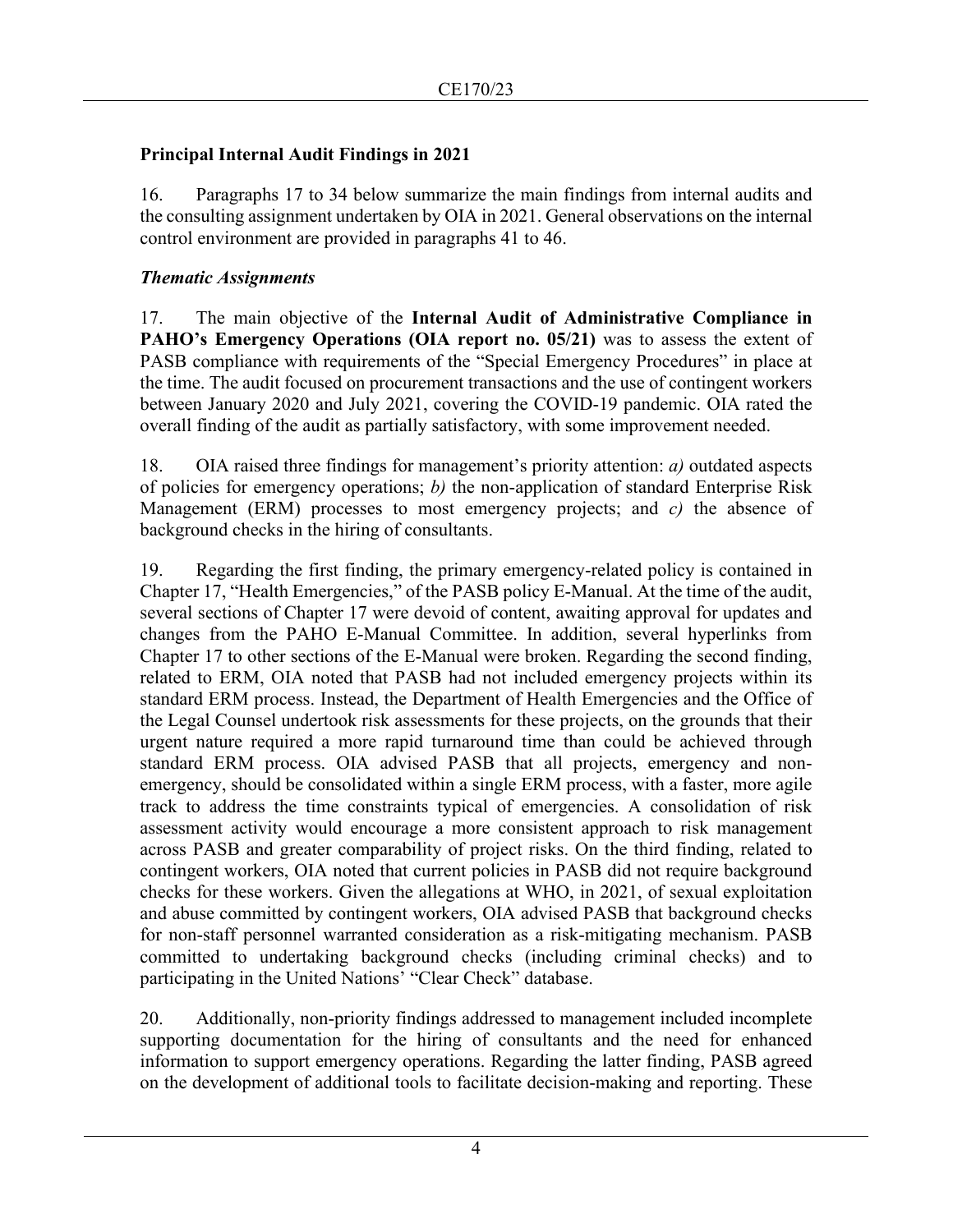measures included the use of "Power Business Intelligence (BI)" software packages and other data visualization methods to complement PMIS information.

21. The main objectives of the **Internal Audit of Staff Health Insurance Claims (OIA report no. 06/21)** were to review the validity, accuracy, and timeliness of Staff Health Insurance (SHI) claims, and the efficiency and effectiveness of their handling, with an emphasis on claims originating from outside the United States of America (USA). OIA rated the overall finding of the audit as partially satisfactory, with some improvement needed. OIA found that the implementation of the SHI Online system—which replaced the manual processing of claims originating from outside the USA—had enhanced efficiency. SHI Online simplified the process, facilitated access to information, and speeded up the processing and reimbursement of claims. In addition, OIA found no exceptions, in terms of potential fraud or significant error, in its test sample of SHI transactions.

22. OIA reported three findings to PASB for priority attention: *a)* a weak second line of assurance for SHI Online transactions; *b)* the use of performance indicators that were insufficient to adequately capture institutional performance; and *c)* slow response times for participants' queries.

23. Regarding the topic of the second line of assurance, OIA found that the PASB compliance function had not conducted any reviews of SHI Online activity, and the Enterprise Risk Management Register did not include any SHI-specific fraud risks. The WHO SHI compliance function in Geneva, which oversees consolidated SHI transactions from all regions, performs second line functions at a global level. However, OIA advised the implementation of managerial monitoring in the Region of the Americas, closer to the origin of transactions. On the topic of performance measurement, PASB agreed to refine the indicators used to measure the efficiency and effectiveness of SHI transaction handling. On the topic of responsiveness, OIA found that the SHI Online team had been slow to reply to a significant minority of participants' queries during the current pandemic. From April 2021, all questions and concerns addressed to the PASB SHI team have been channeled through a Service Request System (SRS). Between April and October 2021, 15% of SRS queries were unresolved within 30 days. This statistic should be treated with caution, as other lines of communication such as email and telephone have sometimes operated alongside the SRS system. However, OIA advised PASB to take steps to achieve a greater level of responsiveness, given the often pressing nature of participants' medical clearance requests.

24. The main objectives of the **Internal Audit of Shared Services in PASB (OIA report no. 04/21)** were to review the effectiveness and efficiency of the PASB Shared Services Center (SSC) pilot project, and explore opportunities for future developments. OIA rated the findings of this audit as partially satisfactory, with major improvement needed.

25. The SSC initiative began as a pilot project in November 2019 to explore ways of optimizing transactions in the Workday system for a small number of PWR Offices. It covered mainly finance and procurement tasks: payment settlement runs, ad hoc bank transactions, the creation of and changes to vendor accounts, and expense report approvals.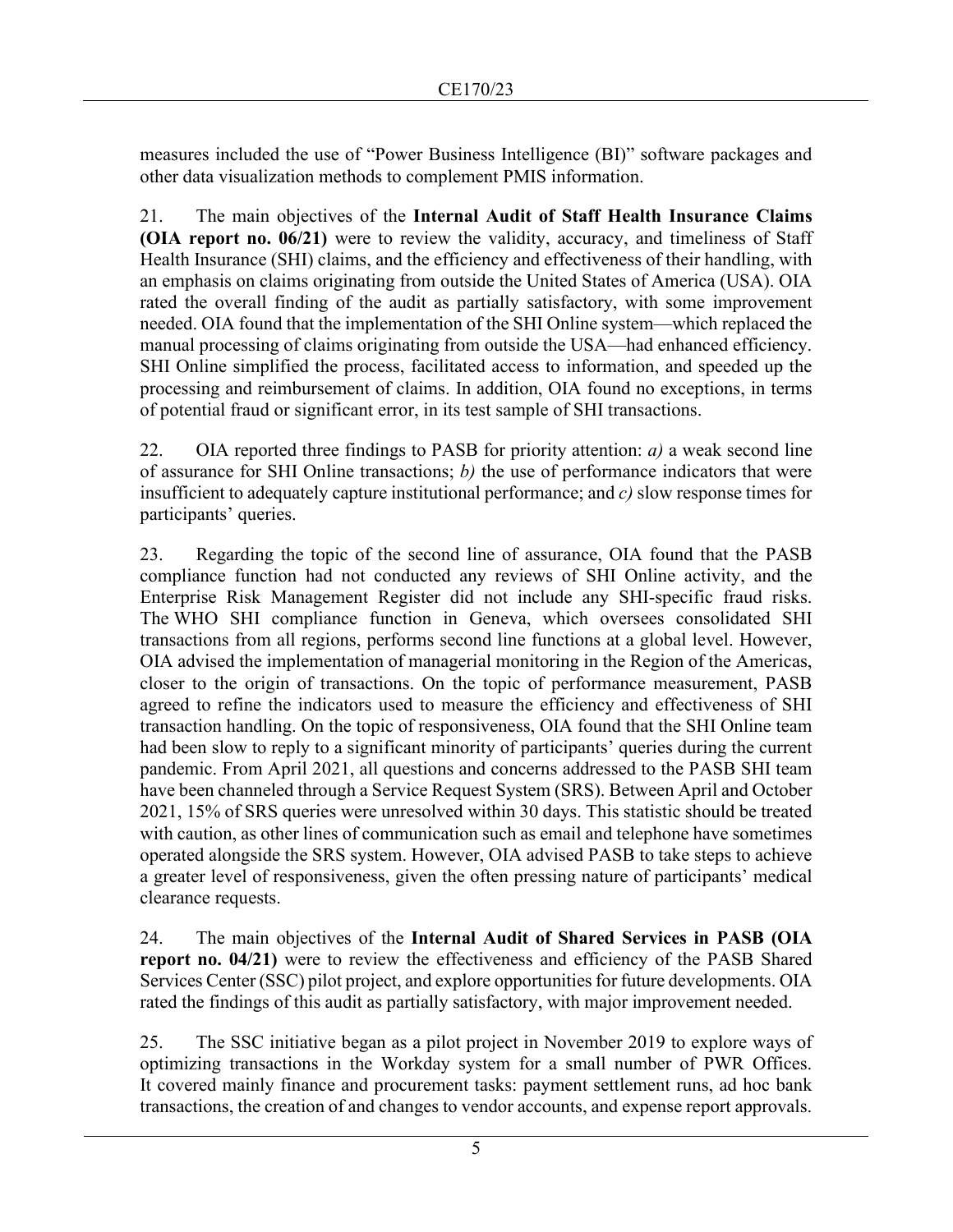The project consolidated these transactions from the four participant PWR Offices at the time of the audit—Argentina, Chile, Haiti, and Suriname—at a shared services center based in the Brazil PWR. OIA's main findings related to the further institutionalization and formalization of the pilot project and the importance of bringing the initiative within the remit of the Enterprise Risk Management process. These matters are discussed in paragraphs 26 and 27.

26. OIA found that PASB had undertaken the project in a rather informal and ad hoc manner. The Office of the Director of Administration had not selected Brasilia as the shared services center on the basis of a cost-benefit analysis. Rather, the selection had been based on the fact that, following the end of the *Mais Médicos* project, the Brazil PWR happened to have excess personnel capacity. The selection of participating PWR Offices had been driven mainly by the timing of the retirements of country level General Services personnel, rather than by the suitability of the offices for the pilot project. In addition, key internal stakeholders had not been informed of the project. At the time of the audit, OIA found that several Headquarters offices were unaware of the details. These offices included Country and Sub-regional Coordination; Planning, Budget, and Evaluation; Human Resources Management; and the Office of the Legal Counsel. OIA also found that fundamental aspects of the project required clarification. The project's "business owner" within PASB was unclear, and the thresholds for delegations of authority had not been defined. No performance indicators or cost tracking measures were in place, reducing the scope for assessment of the project's success. OIA advised PASB to redefine the scope and structure of the project in order to include clear lines of accountability, transparent indicators to measure costs and efficiency, the involvement of key internal stakeholders, a reassessment of the grounds for selecting Brazil as the shared services center, and a clearer rationale for selecting participating PWR Offices.

27. Additionally, OIA found that PASB had not undertaken a formal risk assessment of the Shared Services pilot project, which had remained outside the purview of the PAHO Enterprise Risk Management and Compliance Standing Committee (ERMCSC). Moreover, the initiative was not captured by the activities of the PASB compliance function. In OIA's view, the significance of the Shared Services initiative and the possibility of its future expansion warrants inclusion in the Enterprise Risk Management process, as well as related second line of assurance activities.

28. The **"Lessons Learned from the PASB's Teleworking Experience" (OIA report no. 03/21)** was a consulting assignment requested of OIA by the Director of PASB. The objectives of the review were to assess the outcomes, both positive and negative, of the emergency teleworking arrangements during the current pandemic, and to consider future opportunities and risks in this area.

29. OIA found that emergency telework had been effective in protecting the lives of personnel and their families and communities. PASB's information technology readiness at the onset of the emergency facilitated a smooth transition to remote working. In addition, OIA found an apparent consensus among staff members that telework had not adversely affected their productivity, that the remote supervision of personnel was unhindered while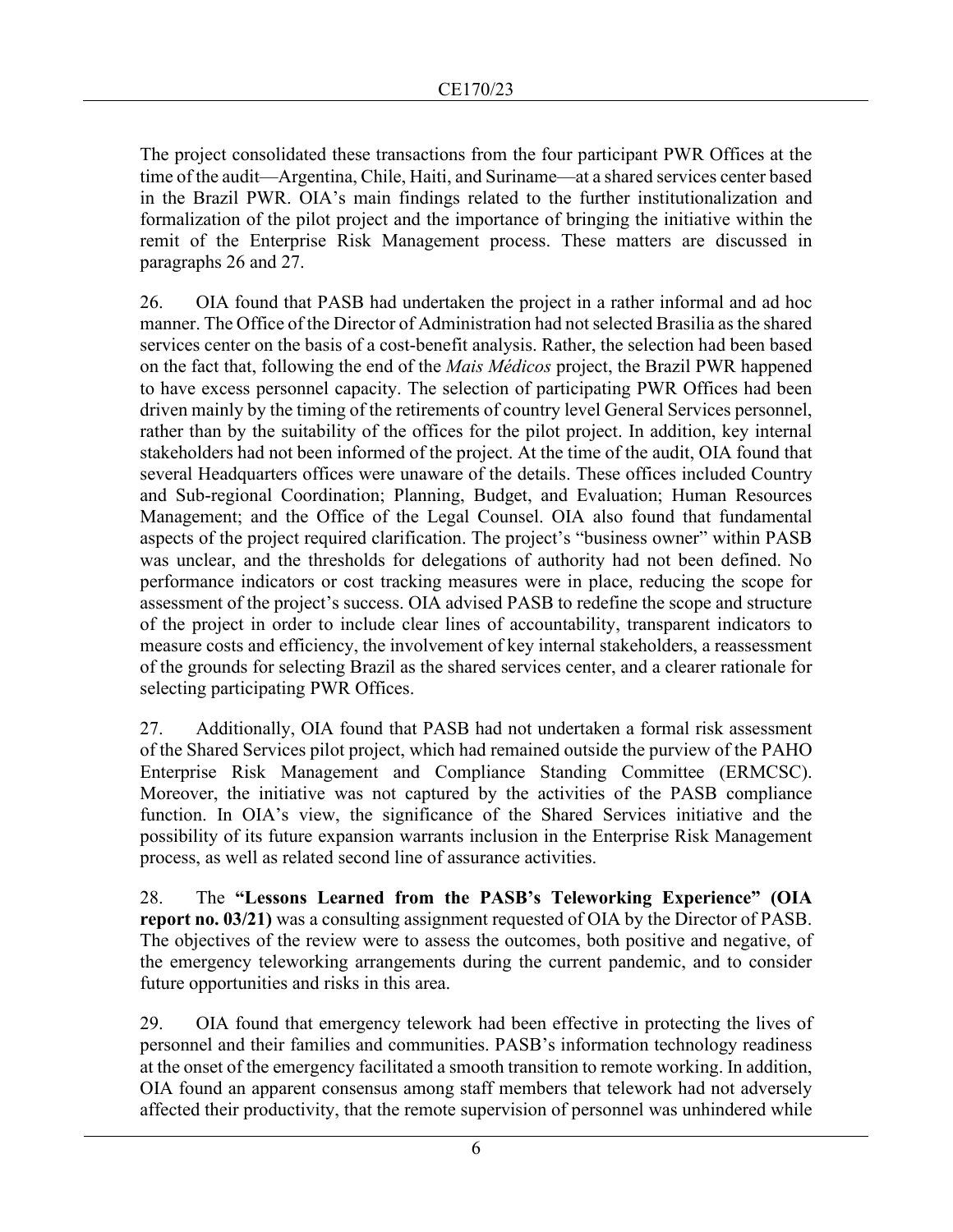teleworking, and that teleworking had involved cost savings (for example, reducing travel expenditure). During the mandatory emergency telework, PASB implemented administrative and human resources measures that aimed to provide flexibility in respect of working hours and administrative matters (for example, a simplification of sick leave reporting). PASB also regularly updated personnel with information on the status of the pandemic.

30. Despite the positive aspects noted in the previous paragraph, OIA also found that: *a)* personnel sometimes felt obliged to work or respond to messages outside normal working hours (including lunch breaks), thereby blurring the distinction between work and private life and inducing feelings of "burnout"; *b)* the scheduling of back-to-back meetings were sometimes excessively burdensome; and *c)* PASB might have provided a greater degree of support to those afflicted by isolation and anxiety. To address wellbeing and mental health concerns above and beyond its regular practices, PASB acquired the services of a counselor for individual or group activities, but only at an engagement level of eight hours per month. OIA reported these findings for management's consideration for future telework agreements.

31. In addition, OIA found that PASB had no formal policy regarding the permissible images used as background in participants' screens in teleconferencing technology. The widespread use of highly personalized screen shots might have been distracting for some participants in internal meetings. It might have conveyed a frivolous message on occasion, despite the importance of matters under discussion. OIA advised PASB to consider policy guidance on teleconference practices and permissible screen displays to ensure a consistent application of professional standards and appearances.

# *Internal Audits of PAHO/WHO Representative Offices and Pan American Centers*

32. In 2021, OIA undertook four audits of PAHO/WHO Representative Offices in Bolivia, Chile, Guyana, and Peru. The principal objective of the audits was to review the effectiveness and efficiency of the internal controls that mitigated administrative and financial risks. OIA rated the findings of the Bolivia, Chile, and Peru PWR Office audits as partially satisfactory, with some improvement needed, and of the Guyana PWR Office audit as partially satisfactory, with major improvement needed. For the fifth consecutive year, OIA did not rate the findings of any PWR Office audit as unsatisfactory an indication of steadily improving internal controls throughout.

33. Recurring issues at PWR Offices included policy non-compliance in the competitive hiring of consultants; weaknesses in the timely monitoring of Letters of Agreement; incomplete documentation to support local procurement; and the need to update local Country Cooperation Strategies.

34. PASB has taken steps to address the findings arising from OIA 2021 audits and, at the time of writing, many of the findings have already been satisfactorily addressed.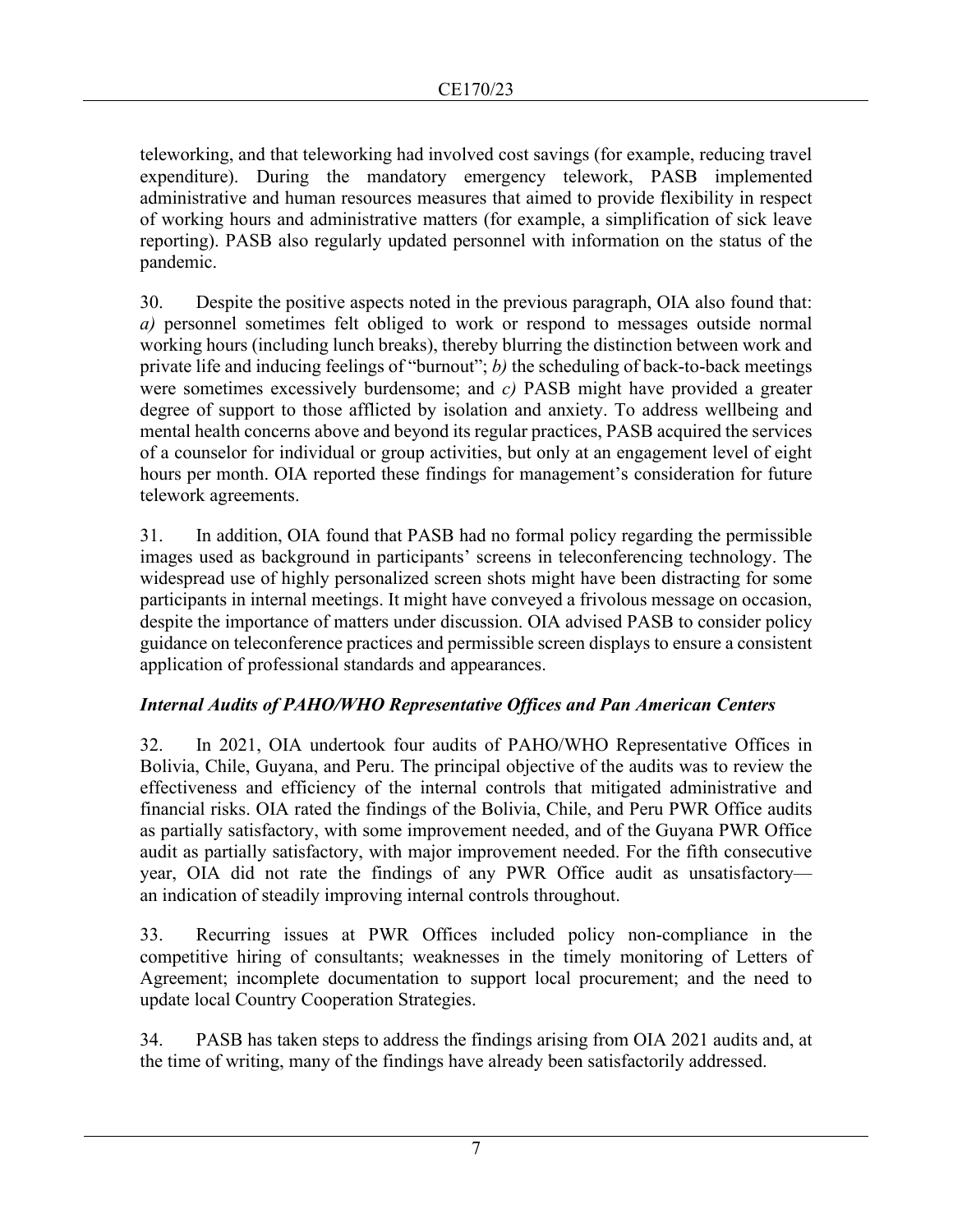# **Follow-up on Internal Audit Findings and Related Action Plans**

35. Three times per year, OIA follows up with PASB on the implementation status of action plans related to internal audit findings. The objective of the follow-up exercises is to support management in improving risk-mitigating internal controls by addressing the gaps or concerns identified in the findings. OIA classifies the significance of its findings in three tiers: priority, standard, and low. The categories are summarized as follows:

- a) Priority: Prompt action is required to ensure that PAHO is not exposed to high risks. A failure to take action could result in major consequences.
- b) Standard: Action is required to ensure that PAHO is not exposed to risks that are considered moderate. A failure to take action could contribute to negative consequences for the Organization.
- c) Low: Action is desirable and might result in enhanced internal controls or better value for money. Low-priority recommendations are usually communicated verbally between OIA and PASB and are not included in internal audit reports.

36. OIA includes priority and standard findings in the formal follow-up process only after the Director of PASB has accepted the individual internal audit reports that contain the findings. The acceptance of a report by the Director of PASB usually takes place two months following issuance of the report.

37. In 2021, the Director of PASB continued her practice of chairing an annual meeting to discuss with Executive Management, departmental directors, and PWR Office representatives, the status of pending internal audit findings in their areas of work. These meetings indicate a powerful "tone at the top," conveying the seriousness with which internal audit findings and PASB corrective action plans are considered at the highest levels of the Organization. The meetings have accelerated the implementation of many corrective actions.

38. Figure 1 shows the implementation rates of corrective actions to address internal audit findings for the five-year period ending on 31 December 2021. The relatively low implementation rate for the 2021 recommendations reflects the usual time lag between the issuance of internal audit reports, their acceptance by the Director of PASB two months afterwards, and the subsequent follow-up process. OIA found that the statistics in the table are comparable to those in international organizations of similar size and complexity.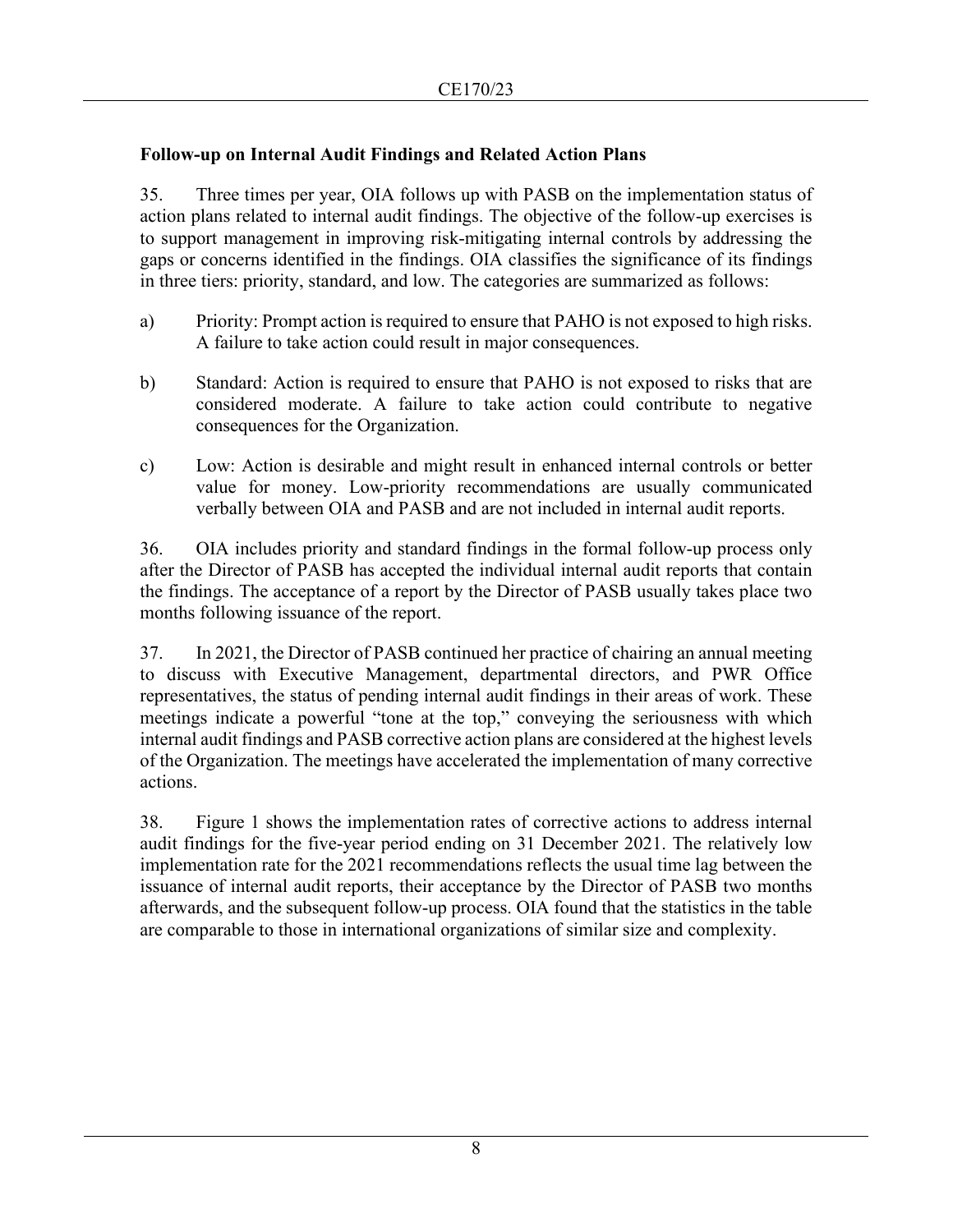

**Figure 1: Corrective Action Status of OIA Findings as of 31 December 2021**

39. In the follow-up process, OIA pays special attention to the longest-pending findings awaiting corrective actions. At 31 December 2021, there were three findings whose corrective actions had been pending for more than two years:

- a) *Information technology security.* PASB has implemented sophisticated security measures for the PASB Management Information System (PMIS). However, there is an internal control gap, and therefore security risks in relation to "shadow" applications and databases outside of PMIS. Examples of standalone information technology systems include SAGE software for the warehouse inventories and operations of the PROMESS (*Programme de Médicaments Essentiels*) program in Haiti, and CLAP/WR's Perinatal Information System (SIP). SIP is a hospital-based data-gathering tool to improve the quality of care provided to mothers and newborns. OIA draws attention to the importance of comprehensive security arrangements to protect all PASB information systems.
- b) *Rosters of consultants.* PASB has yet to establish rosters of pre-screened and approved consultants. The use of rosters would reduce the risks of selecting consultants without adequate competition and background checks, and would enhance the efficiency of the hiring processes.
- c) *Service contracts for individuals without adequate competition.* At the PWR Office in Brazil, in 2018, OIA found at least 1,250 purchase orders for approximately US\$ 19.7 million, [2](#page-8-0) issued as service contracts to individuals for activities related to national voluntary contributions. The hiring of most of these individuals involved little or no competition. The earmarking of individuals in advance of the awarding

<span id="page-8-0"></span><sup>&</sup>lt;sup>2</sup> Unless otherwise indicated, all monetary figures in this report are expressed in United States dollars.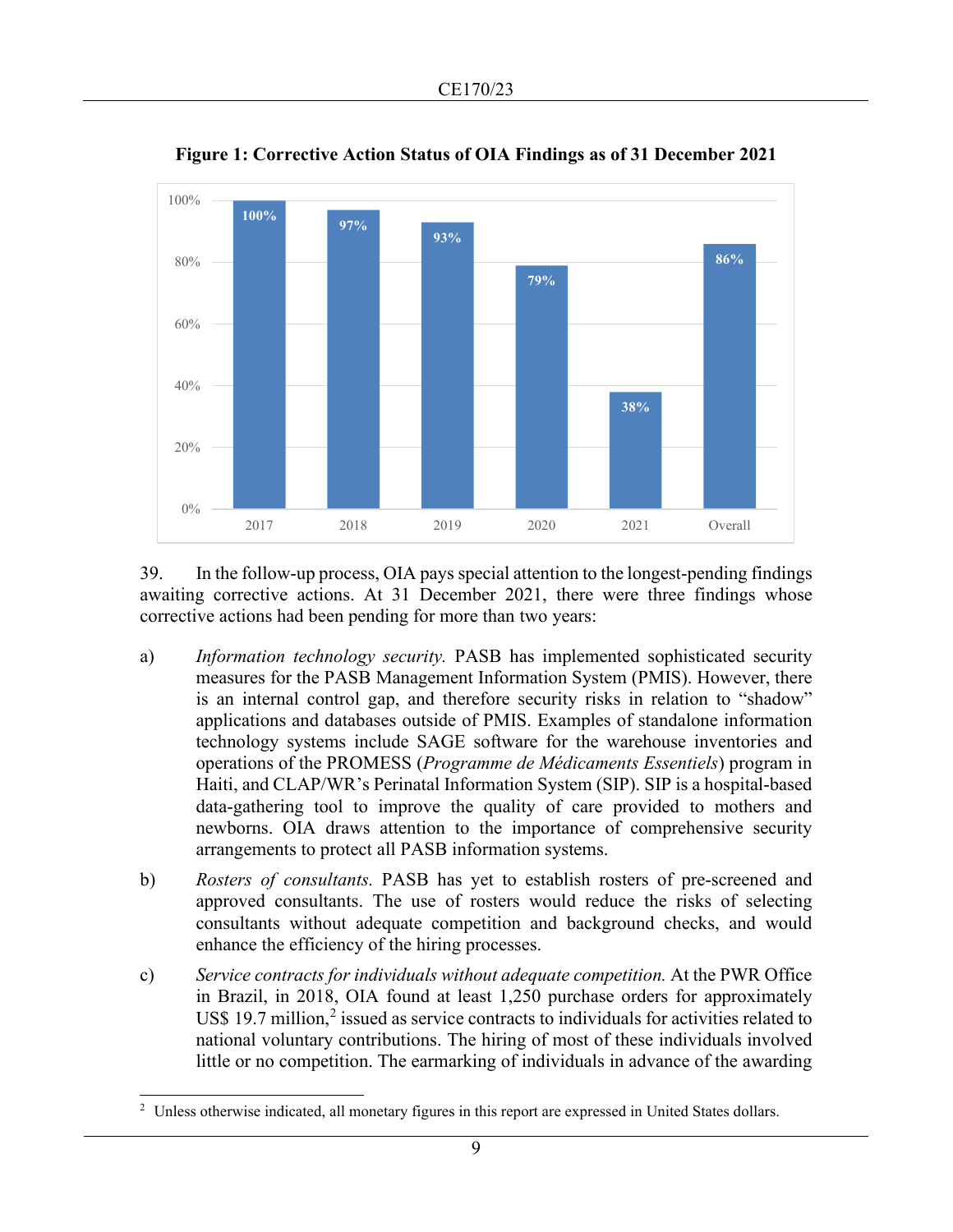of contracts contravenes PAHO policy on competitive procurement. OIA has advised PASB to assess and mitigate the risks of policy non-compliance in this area.

# **Other Areas of Internal Oversight**

40. Financial Regulation 12.1(d) states that the Director of PASB shall "maintain an internal oversight function reporting to the Director." OIA performs the internal audit and advisory elements of the internal oversight function. The other oversight activities investigations and evaluations—are performed by other offices in PASB. OIA did not undertake any investigations or evaluations in 2021. Investigative activities were performed by the Investigations Office, and evaluation assignments handled by the Department of Planning, Budget, and Evaluation.

# **Opinion on the Overall Internal Control Environment in PASB**

41. Internal controls are procedures, arrangements, and sometimes physical objects that mitigate, transfer, or eliminate risks and thereby increase the likelihood of achievement of Organizational objectives. Examples of internal controls include physical barriers, which mitigate risks of loss or theft of tangible assets, and the pre-approval of disbursements in line with delegations of authority, which mitigates risks of irregular or improper payments. The rationale for an internal control is the risk to institutional objectives that it purports to mitigate. The overall framework situates internal controls within Organizational operating policies and practices.

42. The Organization maintained an effective and efficient administrative response to the challenges of the COVID-19 pandemic in 2021, with the deployment of information technology tools to facilitate the control of decentralized administrative and operational activities. The Organization also maintained strict budgetary control over general operating costs and the costs of human resources.

43. OIA did not give an unsatisfactory rating to any of the internal audit assignments in 2021, as summarized in the Annex. This is the fourth consecutive year with no unsatisfactory ratings overall and the fifth year with no unsatisfactory ratings for country offices. This suggests a continuing overall adequacy of internal controls throughout PASB.

44. Based on the internal audit activity undertaken in 2021 and on its participation in day-to-day Organizational life (including its role as observers in internal committees and working groups), OIA did not identify any significant weaknesses in internal controls that would seriously compromise the achievement of PAHO's strategic and operational objectives. OIA's opinion of the PASB's overall internal control environment in 2021 is that it continued to provide reasonable assurance of the accuracy and timely recording of transactions, assets, and liabilities, and of the safeguarding of assets.

45. As discussed in paragraphs 4 and 5, the concept of three lines of assurance sets out institutional responsibilities for risk-mitigating internal controls. The first and second lines are provided by management: the first consisting of day-to-day, risk-mitigating internal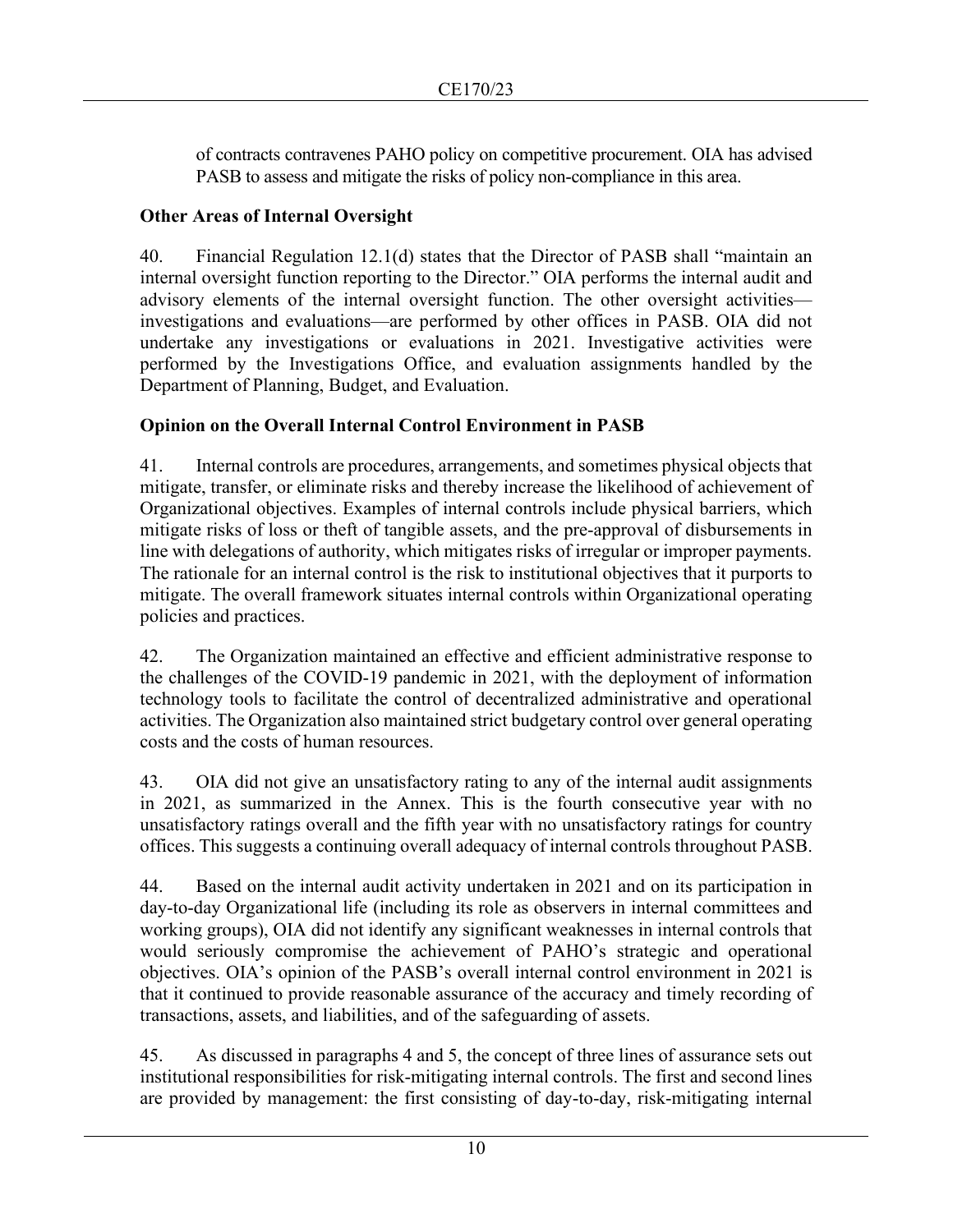controls, and the second consisting of internal control monitoring. The third line, which operates behind management's activities, is the assurance provided by internal auditors. As in previous years, OIA continues to draw attention to the scope of the second line of assurance for further development in terms of management monitoring and compliance activities. In 2021, PASB formalized a process of assurance mapping. This initiative, alongside the evolving Enterprise Risk Management process, should contribute to articulating more clearly the interconnections between the Organization's objectives, risks, and risk-mitigating internal controls.

46. The magnitude and duration of emergencies in recent years, including the COVID-19 pandemic, has impacted administrative arrangements in the Organization. "Special Emergency Procedures," which involve the relaxation of some important internal controls—for example, the thresholds of delegations of authority for expenditure approval—became normalized rather than exceptional in 2020 and 2021. The "Special Emergency Procedures" are designed to encourage administrative agility during times of exceptional challenge. PASB may consider the implications of protracted periods of special procedures on the Organization's policies. In particular, if the COVID-19 pandemic emergency is prolonged into the future, some revisions of PASB rules may be appropriate.

#### **Action by the Executive Committee**

47. The Executive Committee is invited to take note of this report and provide any comments it deems pertinent.

Annex